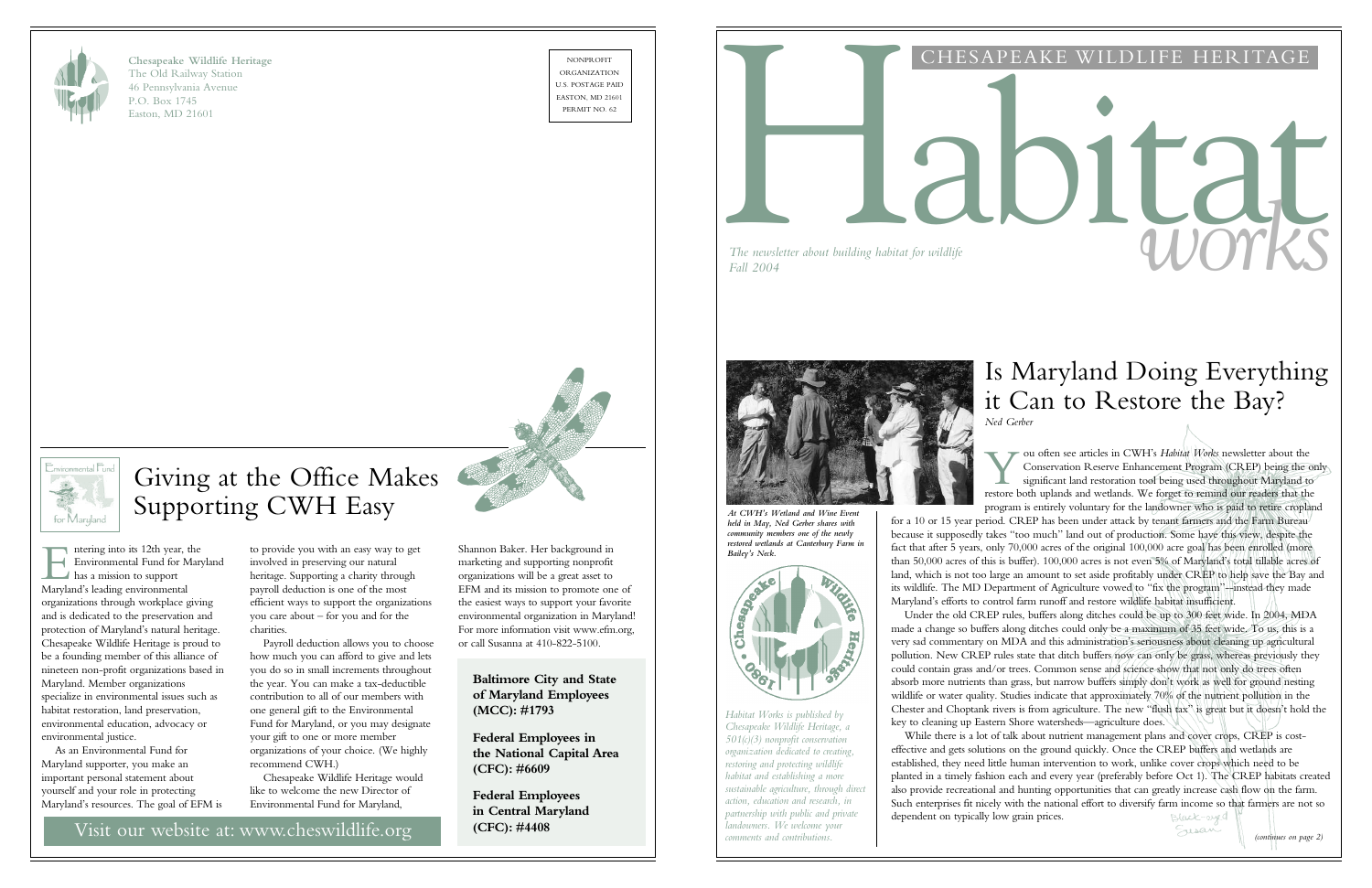## Wildlife Profile: **Hooded Merganser** *(Lophodytes cucullatus) Andi Pupke*

 $\prod_{\substack{\text{many}}}$ ast spring, CWH's Wood Duck Box crew found a Hooded Merganser nesting in one of the many boxes CWH has installed. While it has been well documented that Hooded Mergansers have been using Wood Duck boxes, it is uncommon to find them nesting in Maryland. This was also the first time that CWH staff has caught it on film. Like our Bluebird houses, the Wood Duck box can provide nesting cavities for many native birds. We have found Prothonotary Warblers and Screech Owls among many other species.

The Hooded Merganser is well known for the male's bold black and white fanlike hood and its amazing flying abilities. It is among the fastest-flying ducks but it can also maneuver through fairly dense woods. They are wary and retiring ducks that are normally found as singles, pairs or in small flocks of 5 to 10 individuals.

It is a small diving duck about the size of a Wood Duck, which breeds in wooded ponds and rivers in cavities just like the Wood Duck. Although the habitat requirements for Hooded Mergansers and Wood Ducks are similar, one major difference lies in water quality. The Hooded Merganser cannot find adequate food (primarily fish) in highly turbid waters. Wood Ducks are less limited by water quality as they are much more likely to feed on plants, seeds, and invertebrates.

The Hooded Merganser is the only merganser that is indigenous solely to North America however a few strays have appeared in Central America and Great Britain. The Hooded Merganser breeds from Manitoba and Nova Scotia south to Arkansas, and Southern Alaska south to Oregon and Montana. They winter from New England south to Florida and Texas and British Columbia south to California.

During the breeding season they normally lay 8-12 eggs in a natural tree cavity or in a fallen hollow log. Most adult birds return to breeding grounds as mated pairs but the males promptly disappear from the nest areas when their mates start to incubate. As adults, Hooded Mergansers return to the same area to nest as they

were hatched. Mergansers that were marked as ducklings have not been found nesting as yearlings but have been found nesting as two year olds.

All mergansers are late migrants, but the Hooded Merganser is the earliest of the three. They reach the Great Lakes areas from points farther north in early November leaving for points south by the end of December. They begin to leave their wintering grounds in early February, and a gradual exodus continues through



March.

Mergansers are rarely hunted in the Mid-Atlantic due to the fact that they eat mainly small fish which they pursue in long, rapid underwater dives. They will also eat small frogs, newts, tadpoles, and aquatic insects. In northern fishery areas, they are hunted frequently because they are thought to eat large numbers of commercially important fish fry (baby fish). Like many other wildlife populations the Hooded Merganser has suffered due to habitat loss. The past drainage of swamps and river bottom lands and increases in turbid waters reduces their feeding ability. Timbering practices that prevent the development of old hollow trees and other human activities have also contributed to their loss of habitat.

You may want to keep a closer eye on what is using your nesting boxes next season-you may find a great surprise! Always remember to maintain your boxes by keeping them clean and repaired and by not allowing invasive non-native birds such as House Sparrows and Starlings to use them.

# Call for Volunteers!

*Have extra time on your hands? Birding skills? A love for fuzzy baby birds?* 

If so, CWH has a volunteer opportunity for you!

We are in need of volunteers for:

- Folding, stuffing, sticking for the Annual Appeal mailing in **October**
- Monitoring Bluebird and/or Purple Martin boxes in Queen Anne's County
- Maintaining demonstration garden at Barnstable Hill Farm in Chester
- Odd jobs around the Historic House at Barnstable Hill Farm.

An article by Tom Horton in the Baltimore Sun recently described a plane tour given by Congressman Gilchrest to Jim Mosely, US Department of Agriculture Secretary. Mr. Mosley asked Gilchrest, if all of the farming so close to the water was causing problems with water pollution from nitrogen and phosphorus. Congressman Gilchrest responded that the farming was indeed causing problems but that "we're working on it." How exactly does cutting voluntary CREP buffers from 300 to 35 feet "work on it?" It is unfortunate that MDA took an important tool away for the establishment of the "conservation corridor," especially as Gilchrest has been a champion of agriculture. We obviously have lots of "work" to do as the July 18 Washington Post article describes. Nutrient levels (phosphorus and nitrogen) have not actually declined in the bay since 1987!

Another Baltimore Sun article noted that about 19,000 acres were converted to non-farm uses in MD last year alone. Horton's article also states that 200,000 acres of Delmarva's farms have been developed in the last 20 years. We can all see that pace is quickening now. One need not be a great visionary to see that both wildlife and tenant farmers are headed towards being squeezed out of the area by development if present trends continue. The farm community's wrath should not be directed at CREP water quality and wildlife acreage as it is only taking a small portion of most farms. I'd like to see the farm community call for slower and smarter growth of residential development for a change.

I am not aware of any large areas (the size of Delmarva) that have been conserved by regular zoning combined with voluntary or purchased easements. Market forces are simply too great to overcome especially with the ever increasing human population. Some wet inland farmland in Talbot County just went for about \$20,000 per acre. It is unrealistic to think that some "magic crop" is going to compete with those real estate values to keep most of the Delmarva's present farmland in agriculture (the preservation through profitability hypothesis). The Chesapeake Bay is an undisputed national treasure and the Delmarva Peninsula contains the largest block of farmland between North Carolina

and Maine. It's time to bite the bullet and declare the entire peninsula The Chesapeake National Working Lands Park with a great deal of multi-state and federal oversight into any proposed land use that changes the rural nature of the landscape. Farming, forestry, and wildlife management/restoration would all be allowed, but significant state and federal hoops would need to be jumped through to take land out of its rural state. New York State did something similar many years ago with the Adirondack Park and all agree that it is a beautiful natural area and working landscape. The Chesapeake Bay deserves better than to let market forces and consistent county zoning failures rip its

rural landscape to shreds with development.

### *Cited Articles:*

*Whoriskey, Peter. Bay Pollution Progress Overstated. Washington Post, July 18, 2004.* 

*Horton, Tom. Flight over Delmarva's life, promise, loss. Baltimore Sun, July 2, 2004.* 

*Horton, Tom. New law a baby step. Baltimore Sun, April 16, 2004.* 

*Wheeler, Timothy B. Orchards and farms yield to malls and homes. Baltimore Sun, June 27, 2004.* 

### *(continued from page 1)*



*A Hooded Merganser hen finds a safe place to lay her eggs in a CWH Wood Duck box in Worton, MD.*

# Cars for Habitat *Tell your friends!*

Do you have a vehicle that you no longer want or need? Would you like to dispose of that vehicle, gain a tax deduction, and benefit Chesapeake Wildlife Heritage at the same time? Donate it! It's easy, and your unwanted car can help us create, restore and protect

wildlife habitat. For more

information, please visit the "Donate a Car" link on CWH's website, www.cheswildlife.org or call Susanna at 410-822-5100. When you're ready to proceed, just fill out our online donation form, or email Susanna, and a representative of a firm acting on behalf of the Chesapeake Wildlife Heritage will contact you.

*Mark your calendars for Waterfowl Festival weekend, November 12-14, 2004. Please stop by our booth to learn more about CWH's most recent successes.Volunteers are still needed to sit at the CWH booth. Please call Susanna at 410-822-5100 if you are interested in helping us out!*

# Donations of Stock Can Support CWH

Donating appreciated stock is an excellent way to support CWH, the Bay and our wildlife. This type of donation is very simple and allows you to take advantage of tax laws to increase your gift to CWH and reduce your taxes.

*For example, Mrs. Jones purchased stock for \$5,000 several years ago. Today, this stock is worth \$10,000. She decides to donate the stock to Chesapeake Wildlife Heritage and receives a charitable deduction for the full fair-market value of the stock (\$10,000). In the 30% tax bracket, the deduction saves her \$3,000 in income tax. Additionally, by donating the appreciated stock, she avoids paying capital gains tax of \$1,000 (20% of the \$5,000 gain). The actual cost of her gift is reduced to \$6,000 (\$10,000 less the \$3,000 tax deduction and less the \$1,000 capital gains avoidance).*

Please call our office and talk with Chris Pupke to learn more about this easy method to support CWH!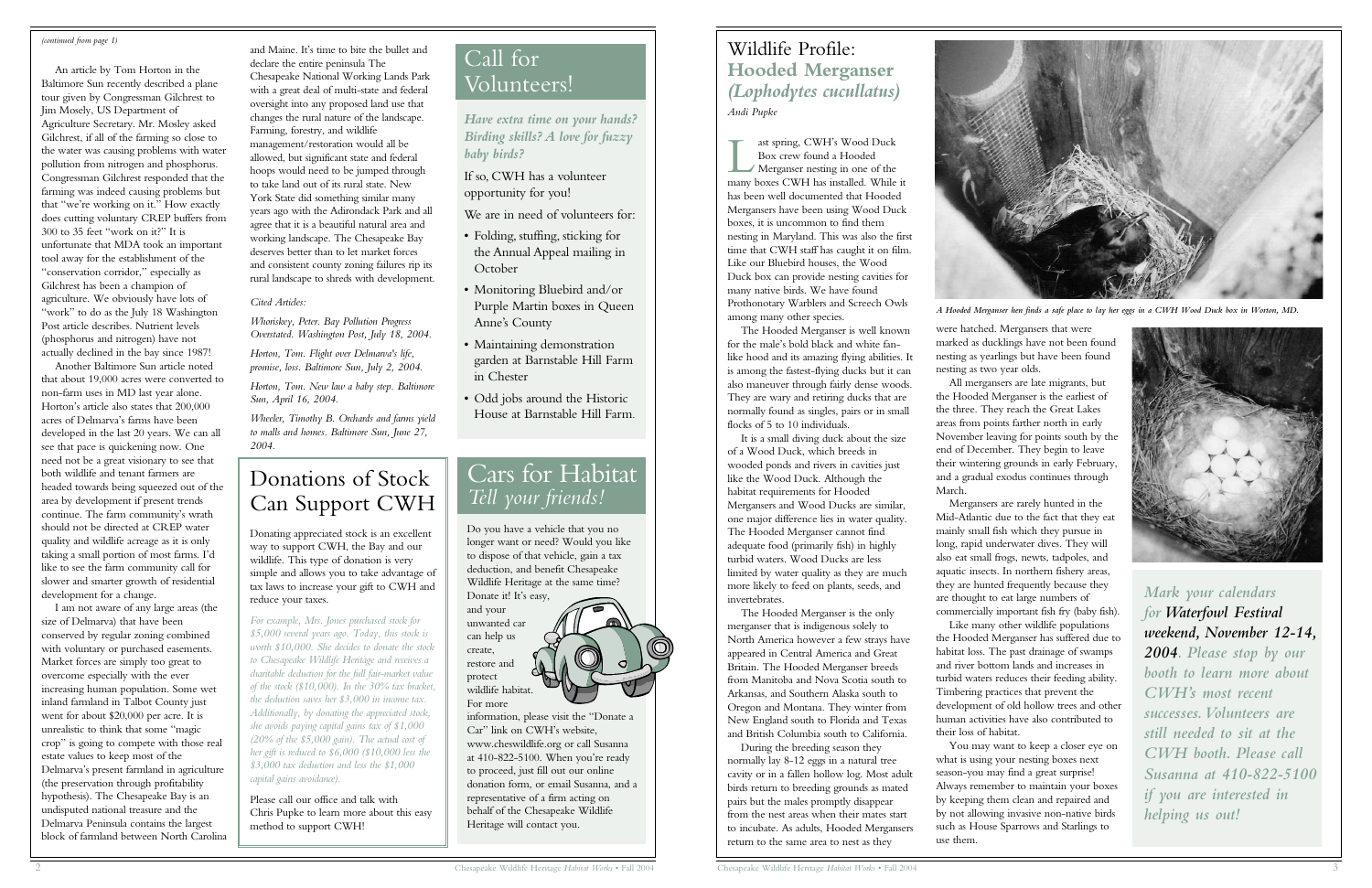### R: Toads are a wonderful addition to any garden as they consume large quantities of insects, slugs, and other creatures that can seriously damage vegetables and other desirable plants. Their long, sticky tongue attached in the front of their mouth enable them to flick their tongue forward with lightning rapidity to snare their prey.

When set on loose soil, toad houses work to provide the damp shade that toads need in the heat of a summer day. Instead of purchasing a toad house, a cracked terra-cotta pot placed upside down may work just as well. Without a toad house, the toads naturally burrow into the soil, forest litter, or beneath other shelter like a large rock during the hottest part of the day. When it is cool and damp, toads can be active both day and night.

Toads have gotten a bad rap. Some people blame toads for causing warts. Even Shakespeare associated toads with witch's brew in Macbeth.

Of course toads do not cause warts in humans—warts are caused by a virus. Though the glands behind toads' eyes look somewhat like warts, they are actually used for protection against predators. The glands give off a slightly poisonous substance making the toad unpalatable to anything trying to eat it.

Another long time myth about toads is that toads urinate on you when you pick them up. When toads are frightened, they often release a liquid that is generally thought to be urine. The liquid released is actually water stored away by the toad against a time when drought might threaten them.

If you want to learn more about toads some books and other references worth looking into are: *A Natural History of Amphibians*, by Stebbins and Cohen *Peterson Field Guides Reptiles and Amphibians* by Conant & Collins *Amphibians and Reptiles of Delmarva* by White & White





### *Chesapeake Wildlife Heritage Board of Directors*

Larry Albright, *President* Ralph Partlow, *Vice President* Bob Reynolds,*Treasurer* Victoria Zuckerman, *Secretary* Judge Alfred Burka Jack Fischer Laura Hoffman Shep Krech, M.D. John Mathis John Murray Esq, *Advisor* Dennis Whigham PhD, *Advisor*

### *Chesapeake Wildlife Heritage Staff*

The Kent Island Heritage Soc<br>
announced that they have<br>
partnered with the United S<br>
Department of Agriculture (USDA), he Kent Island Heritage Society announced that they have partnered with the United States Maryland Agricultural Cost Share Program, and Chesapeake Wildlife Heritage (CWH) to become better stewards of their Kirwin Farm which borders both Kirwan and Crab Alley Creeks. Dan Hopkins, of the Kent Island Heritage Society (KIHS) said "The Conservation Reserve Enhancement Program enabled us to increase our farm's profitability as well as improve water quality and wildlife habitat in our watershed. We are excited about seeing wildlife colonize our newly established meadows and forests." He continues, "Kent Island has lost so much wildlife habitat to development and we are grateful that this government funded program helps us to put some of it back!"

Ned Gerber, *Director* Michael Robin Haggie Mike Rajacich Andi Pupke Chris Pupke Arlene Seaman Sandy Parker Susanna Scallion Daniel Sterling Phillips Boyd George Newman Daniel Sterling, Jr. Spencer Keating

### *Chesapeake Wildlife Heritage*

The Old Railway Station 46 Pennsylvania Avenue P.O. Box 1745 Easton, Maryland 21601

I ummingbirds—the tiniest of<br>birds that appear far too frag<br>to fly south from North Am<br>each autumn and return the following birds that appear far too fragile **L** to fly south from North America year. But they do it, migrating from as far north as New England and southern Canada down to Central America for every winter season.

> 410-822-5100 410-822-4016 fax info@cheswildlife.org www.cheswildlife.org

using CREP," said CWH's habitat ecologist Ned Gerber. "The KIHS farm practically borders our Barnstable Hill Farm, adding greatly to the wildlife benefits of the CREP habitat we have done on our own 540 acre property. We are glad that there will be additional wildlife habitat left on Kent Island thanks to caring neighbors at the Kent Island Heritage Society's — Kirwan Farm." CWH used high school students from Wye Upper School, as well as area boy scouts to install tubes on the trees that were planted at the farm. The tubes will protect the young trees from browsing deer. By doing this, the young people involved will learn a little about the techniques involved in restoring habitat. The Kirwan KIHS project consists of thirty acres of wooded buffers, making it the largest woodland restoration on Kent Island in recent years. Forty-eight acres of meadow will also be restored, creating habitat for a variety of grassland birds, rabbits, hawks, butterflies, etc. 170 acres of tillable land will be left on the farm, demonstrating a healthy balance between intensive agriculture and wildlife habitat.

Chesapeake Wildlife Heritage has been talking to members of KIHS for a number of years about the benefits of the Conservation Reserve Enhancement Program (CREP) for the Kirwan Farm, wildlife, and the bay. "We have worked with landowners like the folks at KIHS to restore several thousand acres of habitat

# Community Groups Lead by Example to Clean Up the Bay

*Printed with ???*

If one of nature's greatest mysteries is how and why birds migrate, then surely the seasonal travels of hummingbirds is among the most incredible occurrences in the natural world.

As the Ruby-throated Hummingbirds that graced our flowers and feeders this summer begin their fall migration, here are a few facts to consider:

- Ruby-throated Hummingbirds have one of the longest migration paths of any hummingbird.
- Hummingbirds weigh just under an ounce; about the weight of a penny.

• They use spider webs as glue to attach the nest to a tree branch as well as a binding agent for the building materials.

• Hummingbirds eat about every 10

minutes.

• Hummingbirds can fly up to 60 miles per hour usually flying 30 to 45 miles

ummingbirds—the tiniest of Did You Know?

per hour.

• Their wings beat 20 to 80 times per

second.

- The iridescence in their feathers has led them to be called the "jewels of the garden." This is a reflection of light and
- not so much a pigment of the feathers. • Hummingbirds are the only birds able to fly backwards!
- Hummingbirds often eat their own weight in food each day.
- Hummingbirds get the protein they need in their diet by eating the small insects and spiders they find in flowers.

• Hummingbirds can drop their body temperature and become dormant during times of low food or cold weather. This process is called torpor where their heart rate goes from 1200 beats per minute to 50 beats per minute.

*Source: Operation RubyThroat: The Hummingbird Project at http://www.rubythroat.org*



# $\operatorname{Ask}\nolimits$  Andi  $\operatorname{b}$ y Andi Pupke  $\operatorname{Q}$ uestions & Answers about wildlife



*Q: I have recently seen Toad houses for sale at every garden shop I go to. Do they really work and why would I want to attract toads to my garden?*